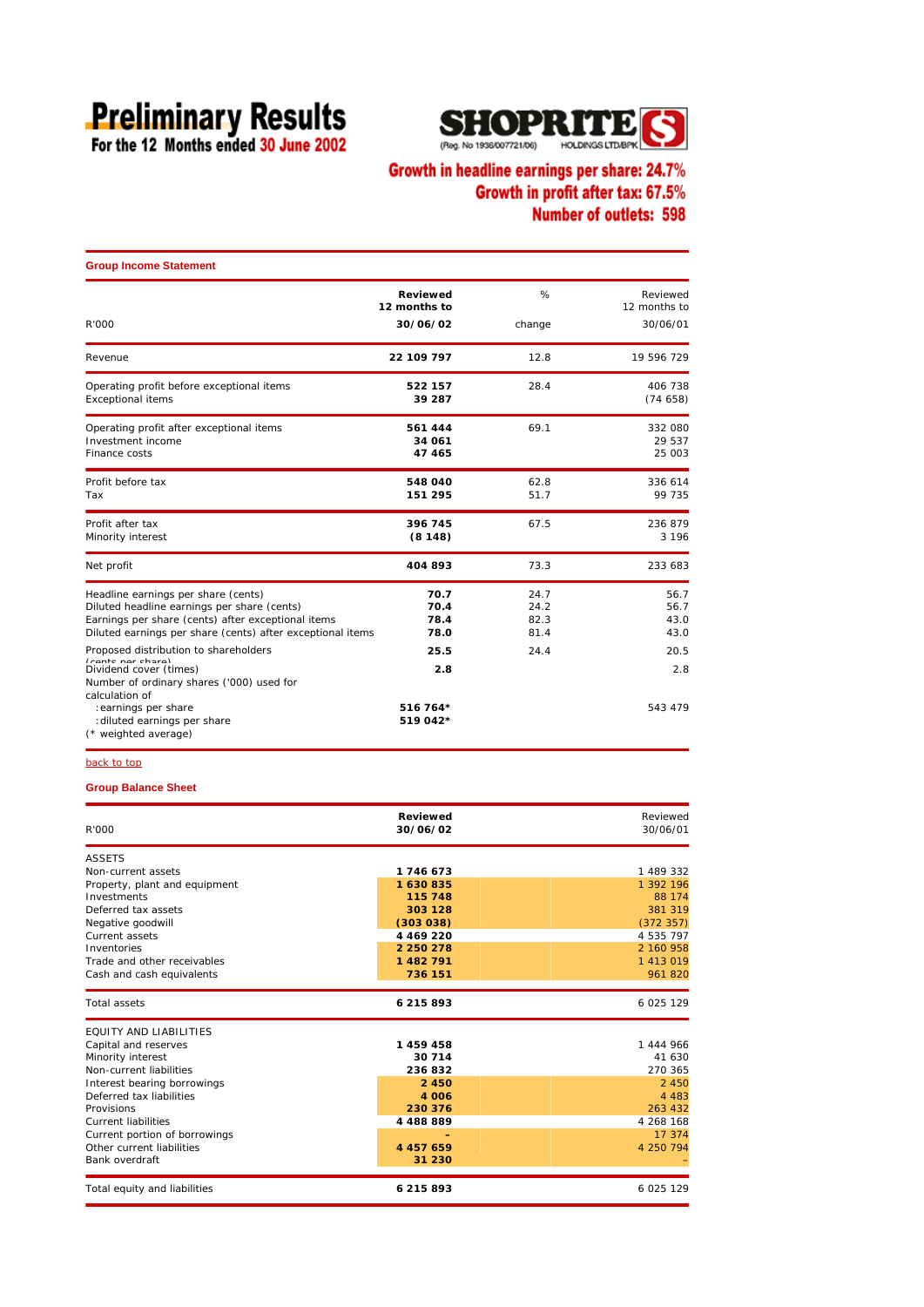#### back to top

### **Reconciliation of Headline Earnings**

| R'000                                                                                                                                     | Reviewed<br>12 months to<br>30/06/02      | Reviewed<br>12 months to<br>30/06/01 |
|-------------------------------------------------------------------------------------------------------------------------------------------|-------------------------------------------|--------------------------------------|
| Net profit attributable to shareholders<br><b>Exceptional items</b><br>(Profit) / loss on disposal of property<br>Impairment of buildings | 404 893<br>(39287)<br>(11139)<br>15 4 6 9 | 233 683<br>74 658<br>5 2 3 2         |
| Provision for losses in the employee share<br>incentive trust                                                                             |                                           | 127 378                              |
| Write down of unlisted investment<br>Amortisation of negative goodwill<br>Other                                                           | 23 781<br>(69319)<br>1921                 | 5 800<br>(65314)<br>1 5 6 2          |
| Tax effect on exceptional items                                                                                                           |                                           | $-450$                               |
| Headline earnings                                                                                                                         | 365 606                                   | 307 891                              |

#### back to top

### **Group Cash Flow Statement**

| R'000<br>Cash generated by operations<br>Net (finance costs) / investment income<br>Dividends received<br>Dividends paid<br>Tax paid                                                                                                                                                                                                                                                                                                              | <b>Reviewed</b><br>12 months to<br>30/06/02<br>1033855<br>(14681)<br>1 2 7 7<br>(128705)<br>(55043) | Reviewed<br>12 months to<br>30/06/01<br>1 041 426<br>4 3 1 9<br>215<br>(102 071)<br>(24658)               |
|---------------------------------------------------------------------------------------------------------------------------------------------------------------------------------------------------------------------------------------------------------------------------------------------------------------------------------------------------------------------------------------------------------------------------------------------------|-----------------------------------------------------------------------------------------------------|-----------------------------------------------------------------------------------------------------------|
| Cash flows from operating activities<br>Cash flows from investing activities<br>Purchase of property, plant and equipment<br>Proceeds on disposal of property, plant and equipment<br>Acquisition of further interest in subsidiaries<br>Other investment activities<br>Net cash flow<br>Cash flows from financing activities<br>Proceeds on shares issued by the Company<br>Acquisition of treasury shares<br>Interest bearing borrowings repaid | 836 703<br>(622855)<br>(618549)<br>39 572<br>(43878)<br>213848<br>(470747)<br>(453373)<br>(17374)   | 919 231<br>(461484)<br>(475 192)<br>48 105<br>(19994)<br>(14 403)<br>457 747<br>(46521)<br>277<br>(46798) |
| Movement in cash and cash equivalents<br>Acquired through acquisition of subsidiary                                                                                                                                                                                                                                                                                                                                                               | (256 899)                                                                                           | 411 226<br>13 700                                                                                         |
| Net movement in cash and cash equivalents                                                                                                                                                                                                                                                                                                                                                                                                         | (256 899)                                                                                           | 424 926                                                                                                   |

#### back to top

#### **Segment Information**

| R'000                                                                   | Reviewed<br>12 months to<br>30/06/02 | Reviewed<br>12 months to<br>30/06/01 |
|-------------------------------------------------------------------------|--------------------------------------|--------------------------------------|
| REVENUE - by business segment<br>- Supermarkets<br>- Furniture          | 21 469 405<br>640 392                | 19 000 529<br>596 200*               |
| Total revenue                                                           | 22 109 797                           | 19 596 729                           |
| OPERATING PROFIT - by business segment<br>- Supermarkets<br>- Furniture | 467 364<br>54 793                    | 361 218<br>45 520*                   |
| Total operating profit                                                  | 522 157                              | 406 738                              |

\*House & Home, which up to that stage formed part of Hyperama, was placed under the operational and administrative<br>control of OK Furniture during the second half of the financial year. As House & Home and Supermarkets oper

#### back to top

### **Supplementary Information**

**12 months to 12 months to 12 months to 12 months to 12 months to** R'000 **30/06/02** 30/06/01

**Reviewed** Reviewed Reviewed Reviewed Reviewed Reviewed Reviewed Reviewed Reviewed Reviewed Reviewed Reviewed Rev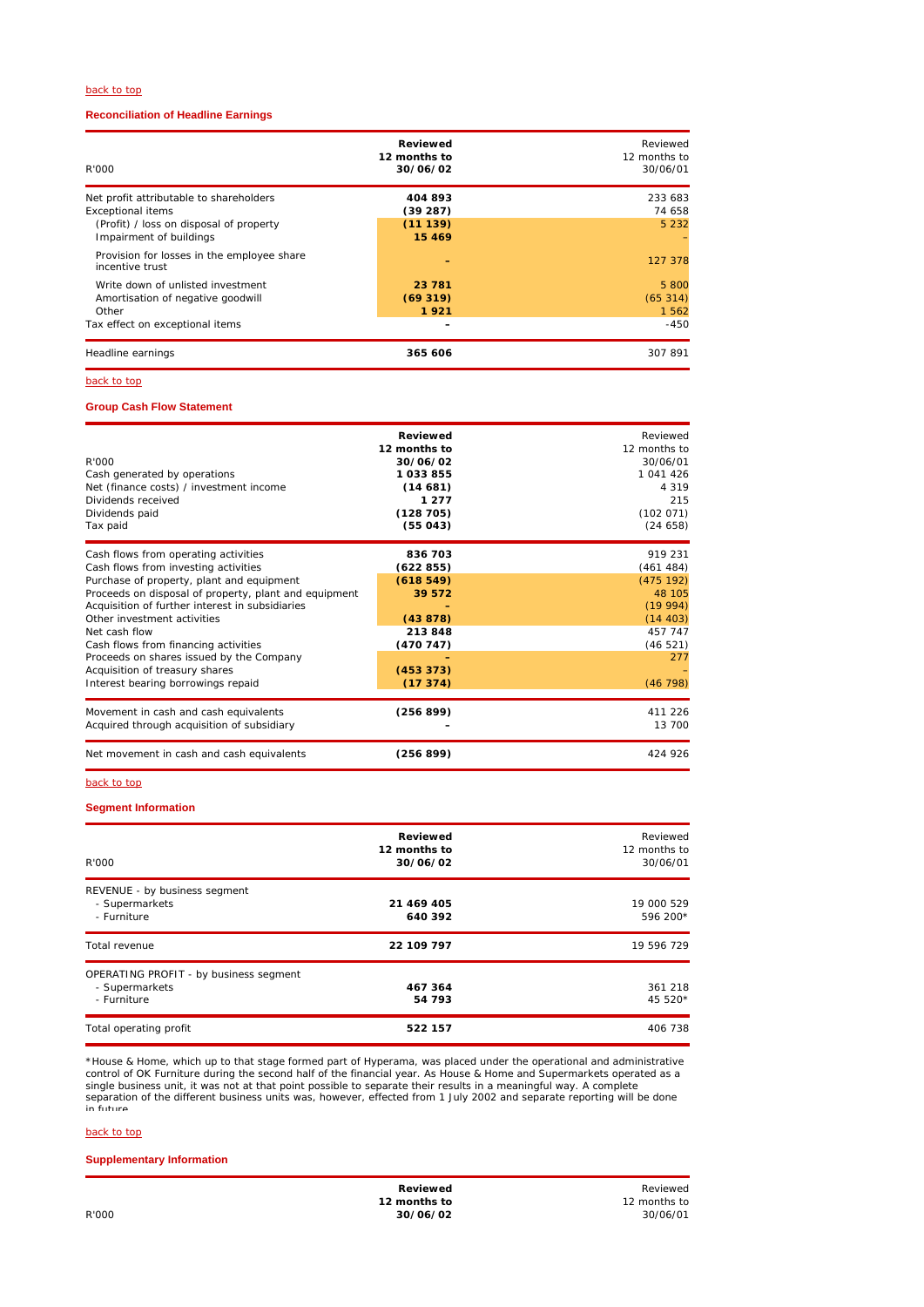| 1. Capital commitments<br>2. Contingent liabilities                                                                                              | 160 603<br>116 225 | 126 446<br>520859 |
|--------------------------------------------------------------------------------------------------------------------------------------------------|--------------------|-------------------|
| Guarantees issued in respect of debt of the<br>employee share incentive trust decreased from<br>D420 million in the provious year to D60 million |                    |                   |
| 3. Net asset value per share (cents)                                                                                                             | 287                | 266               |
| 4. Total number of shares in issue                                                                                                               | 507 761            | 543 479           |

back to top

#### **Statement of Changes in Equity**

| R'000                                 | <b>Reviewed</b><br>12 months to<br>30/06/02 | Reviewed<br>12 months to<br>30/06/01 |
|---------------------------------------|---------------------------------------------|--------------------------------------|
| Balance at 1 July                     |                                             |                                      |
| As previously reported                | 1422650                                     | 1 293 016                            |
| Effect of AC 135                      | (44941)                                     | (36833)                              |
| Effect of adopting revised AC 107     | 67 257                                      | 58 085                               |
| As restated                           | 1444966                                     | 1 314 268                            |
| Issue of shares by the company        |                                             | 277                                  |
| Acquisition of treasury shares        | (274765)                                    |                                      |
| Net profit for the period             | 404 893                                     | 233 683                              |
| Dividends distributed to shareholders | (115636)                                    | (103 262)                            |
| Balance at 30 June                    | 1459458                                     | 1444966                              |

#### **Comments on the results**

- 1. During the period under review Shoprite increased revenue by 12.8% to R22,11 billion despite consumer spending coming under pressure due to the rapid increase in food prices. Timely purchases of large volumes of stock enabled the group to maintain low prices to the advantage of its customers for some time after food inflation had increased dramatically.
- 2. The operating profit of R522,2 million represents an increase of 28.4% compared with the previous year. The group once again showed exchange surpluses on its operations outside South Africa. Because of the partial recovery of the rand against certain currencies the surpluses for the full year were considerably less than for the first six months.
- 3. Shoprite's operations beyond the borders of South Africa are continuing to grow at a satisfactory rate. In the period under review countries outside South Africa contributed 10.4% (R2.3 billion) to the group's turnover as against 8.0% (R1,6 billion) in 2001.
- 4. With the great improvement in the results the group began to reap the benefits of effective management backed<br>by good information and logistic systems. Productivity was improved significantly and stock losses were furth
- 5. As the assessed losses were acknowledged as a deferred tax asset, tax is now fully provided for in the financial statements. However, tax actually payable comprises mainly tax payable by smaller partnership concerns and secondary tax on companies.
- The increase in finance charges was partly due to the purchase of stock mentioned under point 1 above.
- 7. The exceptional items consist mainly of the amortisation of negative goodwill that arose with the take-over of<br>OK Bazaars, of which an amount of R69,3 million was written back, and a write down of Shoprite's investment Canal Walk Ltd by R23,8 million. The latter company impaired its fixed assets in terms of accounting statement AC 128 (Impairment).
- 8. The increase in fixed assets represents investment in new stores, store renovations and normal asset replacements.

#### **Prospects**

The high food inflation is expected to continue in the short term and to keep consumer spending under pressure. However, the Board expects that the group should maintain its growth in turnover in at least the first half of the new year, supported by an increasing contribution from its African interests.

#### **Dividend**

The Board has declared a final dividend of 14,5 cents (11 cents in 2001) per share, payable to shareholders on 16 September 2002. The last day to trade cum dividend will be 6 September 2002. As from 9 September 2002 all trading of Shoprite Holdings Ltd shares will be ex dividend. The record date is 13 September 2002.

Share certificates may not be dematerialised or rematerialised between Monday, 9 September 2002 and Friday, 13 September 2002, both days inclusive.

#### **Accountability**

The principle accounting policies adopted in preparing the consolidated financial statements comply with the South African Statements of Generally Accepted Accounting Practice and are consistent with those applied for the year ended<br>30 June 2001, with the exception of the following: With the introduction of a new accounting statement ( policy in terms of AC 103, the carrying values of buildings and the related depreciation costs have been restated. The effect on the group's results is set out below:

| Reviewed         | Reviewed     |
|------------------|--------------|
| 12 months to     | 12 months to |
| <b>June 2002</b> | June 2001    |